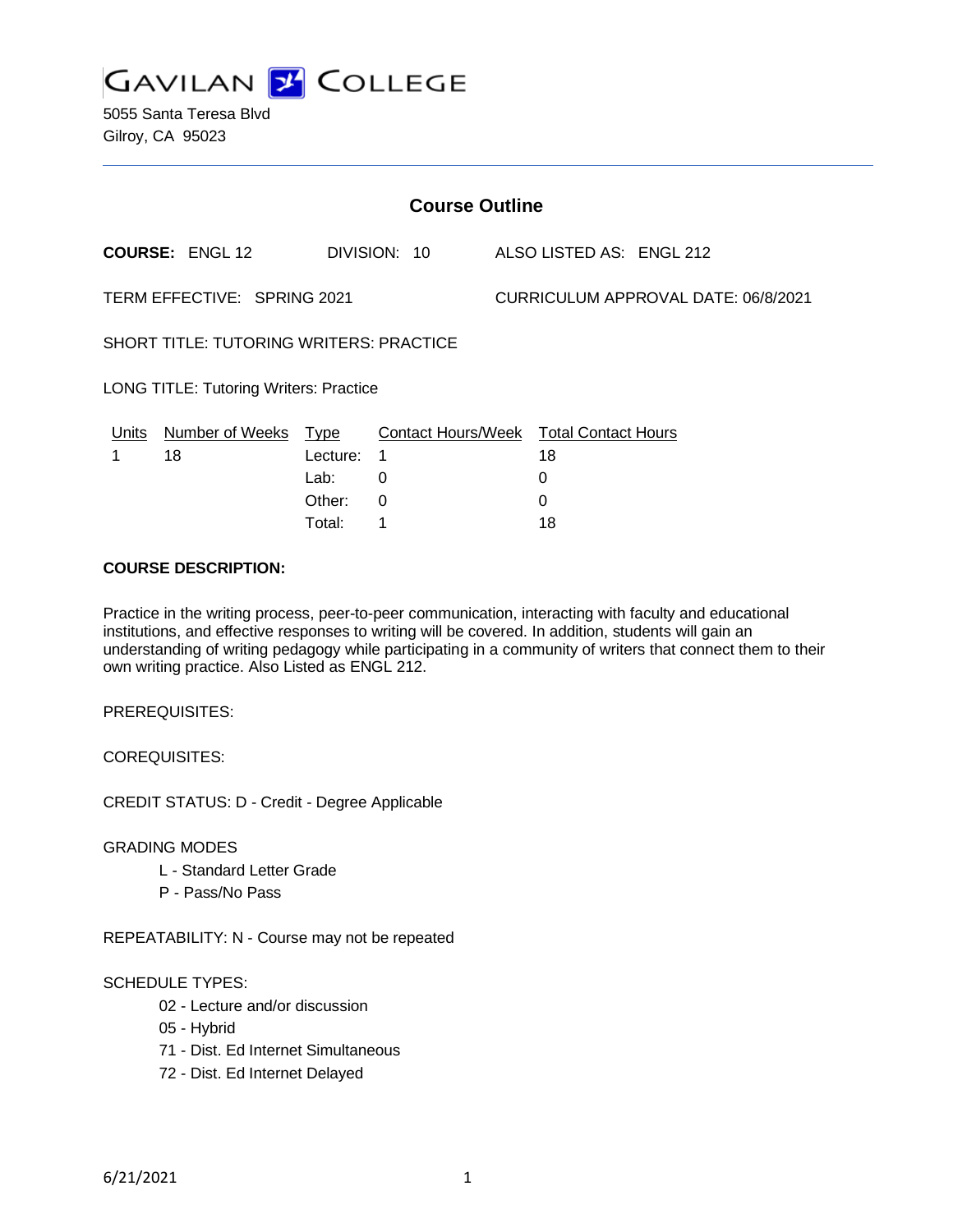#### **STUDENT LEARNING OUTCOMES:**

By the end of this course, a student should:

- 1. Define and apply best practices for supplemental instruction.
- 2. Define and apply best practices for tutoring writers and readers.
- 3. Examine and evaluate best tutoring practices through observations in various tutoring settings.
- 4. Examine the diverse uses and value of writing and research to recommend best practices.

#### **CONTENT, STUDENT PERFORMANCE OBJECTIVES, OUT-OF-CLASS ASSIGNMENTS**

#### Curriculum Approval Date: 06/8/2021

Unit 1 - 5 hours. Students will spend time setting goals and norms for the semester. Instructor will introduce theory on information literacy. Students will read and analyze various sources on information literacy and will make connections between the theory and their work as peer educators. Students will present on at least one element of information literacy theory and show the connection between the theory and their own work in the Writing Center/Learning Commons.

Student Performance Objectives: Identify and analyze connections between the ALA information literacy framework and their work as a peer educator on campus in order to identify and employ best practices for supporting the research process across disciplines, both in the classroom and in supplemental learning contexts.

Unit 2 ? 4 hours. Students will be introduced to reading theory, will read and analyze various sources on reading theory, and will make connections between the theory and their work as peer educators. Students will present on at least one element of reading theory and show the connection between the theory and their own work in the Writing Center/Learning Commons.

Student Performance Objectives: Employ best practices for active, critical reading and for modeling critical reading for other students across disciplines, both in the classroom and in supplemental learning contexts.

Unit 3 ? 4 hours. Students will be introduced to writing theory, will read and analyze various sources on writing theory, and will make connections between the theory and their work as peer educators. Students will present on at least one element of writing theory and show the connection between the theory and their own work in the Writing Center/Learning Commons.

Student Performance Objectives: Identify and analyze connections between best practices in writing theory and their work as a peer educator on campus in order to identify and employ best practices for supporting the writing process across disciplines, both in the classroom and in supplemental learning contexts.

Unit 4 ? 5 hours. Students will be introduced to Learning Assistance theory, will read and analyze various sources on learning assistance theory, and will make connections between the theory and their work as peer educators. Students will present on at least one element of learning assistance theory and show the connection between the theory and their own work in the Writing Center/Learning Commons.

Student Performance Objectives: Identify and analyze connections between best practices in learning assistance theory and writing, reading, and information literacy theories in order to identify and employ best practices for supporting student learning across disciplines, both in the classroom and in supplemental learning contexts.

### **METHODS OF INSTRUCTION:**

Exercises, field work, coached sessions, planning, role plays, critiques, research & inquiry presentations.

### **OUT OF CLASS ASSIGNMENTS:**

Required Outside Hours: 36 Assignment Description: Readings, projects and presentation preparation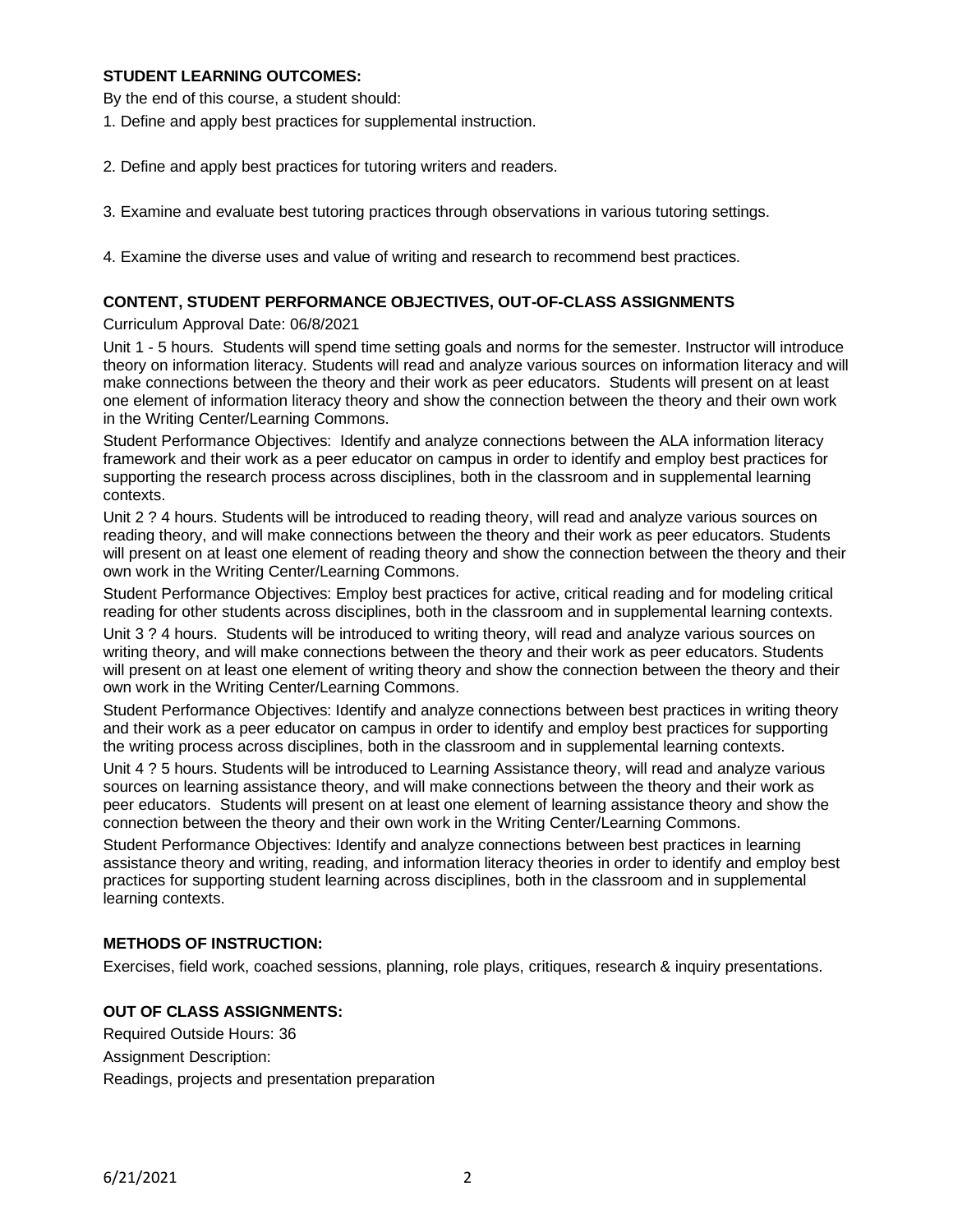# **METHODS OF EVALUATION:**

Writing assignments Percent of total grade: 25.00 % 20% - 30% Written homework; Reading reports; Essay exams; Term papers Problem-solving assignments Percent of total grade: 25.00 % 20% - 30% Homework problems; Field work; Quizzes Skill demonstrations Percent of total grade: 25.00 % 20% - 30% Field work; Performance exams Objective examinations Percent of total grade: 25.00 % 20% - 30% Multiple choice

### **REPRESENTATIVE TEXTBOOKS:**

Daniel R Sanford. The Roman and Littlefield Guide for Peer Tutors. Maryland, US: Rowman and Littlefield ,2020.

The new text provides the latest best practices and theory for peer tutoring. ISBN: ISBN: 978-1-5381-3552-5

## **Recommended Other Texts and Materials**

St. Martin's Sourcebook for Writing Tutors (4th Edition) St. Martin's Christina Murphy and Steve Sherwood ISBN: 978-031-266-1915 2011